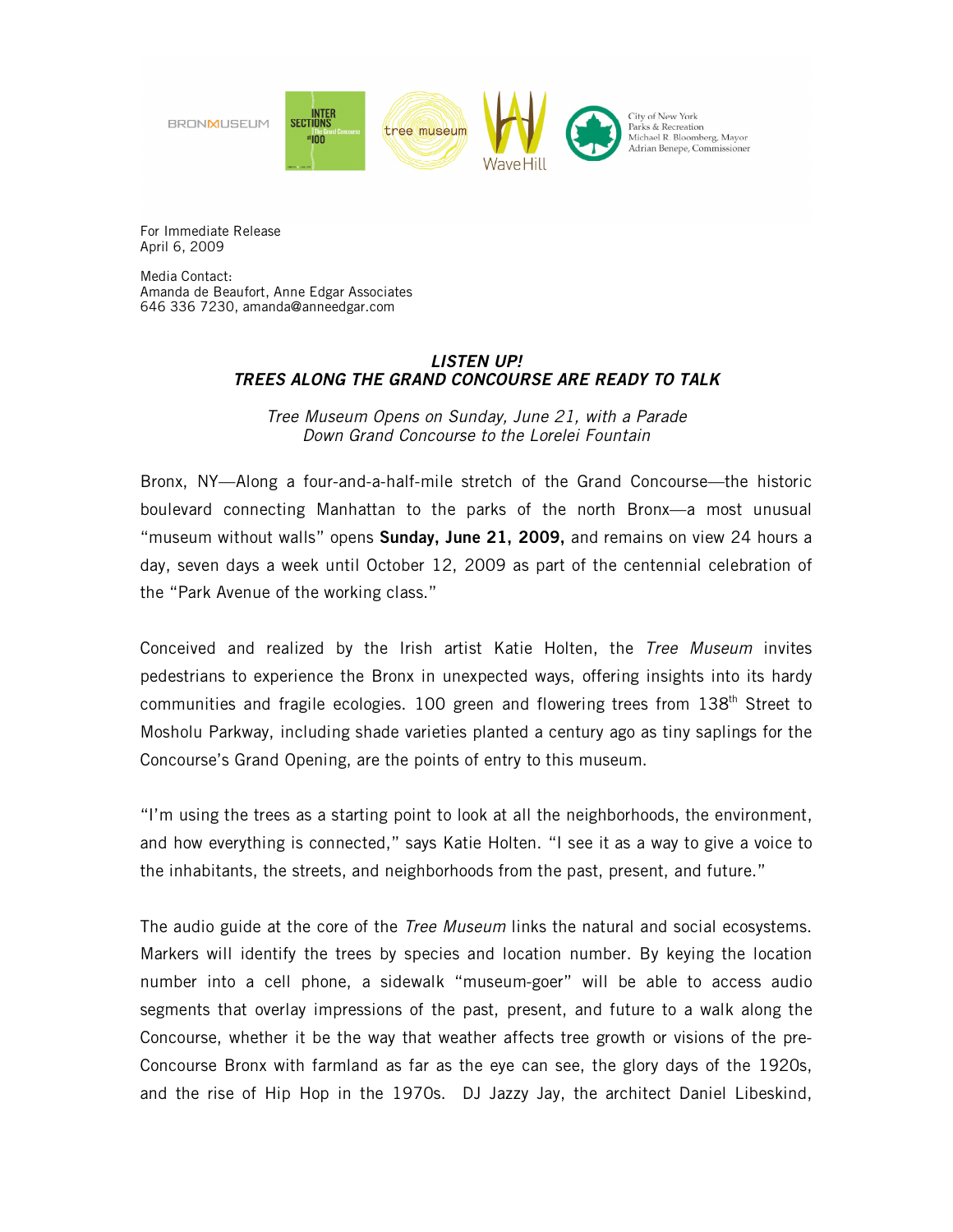urban revitalization strategist Majora Carter, local beekeeper Roger Repohl, community garden activists, local historians, and neighborhood teenagers will be among those sharing their stories and knowledge. Other segments will bring the sounds of the borough's trees, animals, and insects to the listener, as well as music by some of the Bronx's best-known talent.

Drawings, sketches, and writings by Holten related to the concept and planning of the *Tree Museum*, information on current "green" activities on the Grand Concourse, and artwork about the areas ecosystems by local school children will be presented in two satellite exhibitions: one at Wave Hill on view from June 21 to October 12, 2009, and the other at The Bronx Museum of the Arts from August 2, 2009 to October 25, 2009. The Bronx Museum exhibition, entitled *Intersections: The Grand Concourse Commissions*, features works of art commissioned to honor the centenary of the Grand Concourse, including large-format color photographs of specific points along the boulevard by Jeff Liao (Taiwan).

## *Opening Day Celebration and Parade*

On opening day, **Sunday, June 21**, at 5 pm, the percussion group BombaYo will lead a parade from The Bronx Museum of the Arts at 165<sup>th</sup> Street—where a street fair celebrating the history of the Grand Concourse will be held  $(12\text{-}5\text{pm})$ —to  $161^{\text{st}}$  Street and the Lorelei Fountain in Joyce Kilmer Park. An opening ceremony will officially open the *Tree Museum,* Majora Carter will speak, local singer/songwriter FeSS will perform *Bloom* - a new song composed for the *Tree Museum*, poet E.J. McAdams will lead a Haiku Hike and refreshments will be served.

*Tree Museum* collaborators include All Hallows High School, School for Environmental Citizenship: PS 386, Bronx County Historical Society, Bronx Writing Academy, DreamYard Preparatory School, New Settlement's Bronx Helpers, Risse Street Community Garden, South Bronx Urban Farm, Sustainable South Bronx, Bronx River Alliance, Daniel Libeskind, Klaus Lackner, DJ Jazzy Jay, and borough residents Valerie Capers, Majora Carter, FeSS, and Joyce Hogi.

The *Tree Museum* is a collaborative project by The Bronx Museum of the Arts and Wave Hill, in cooperation with the NYC Department of Parks and Recreation. The project was